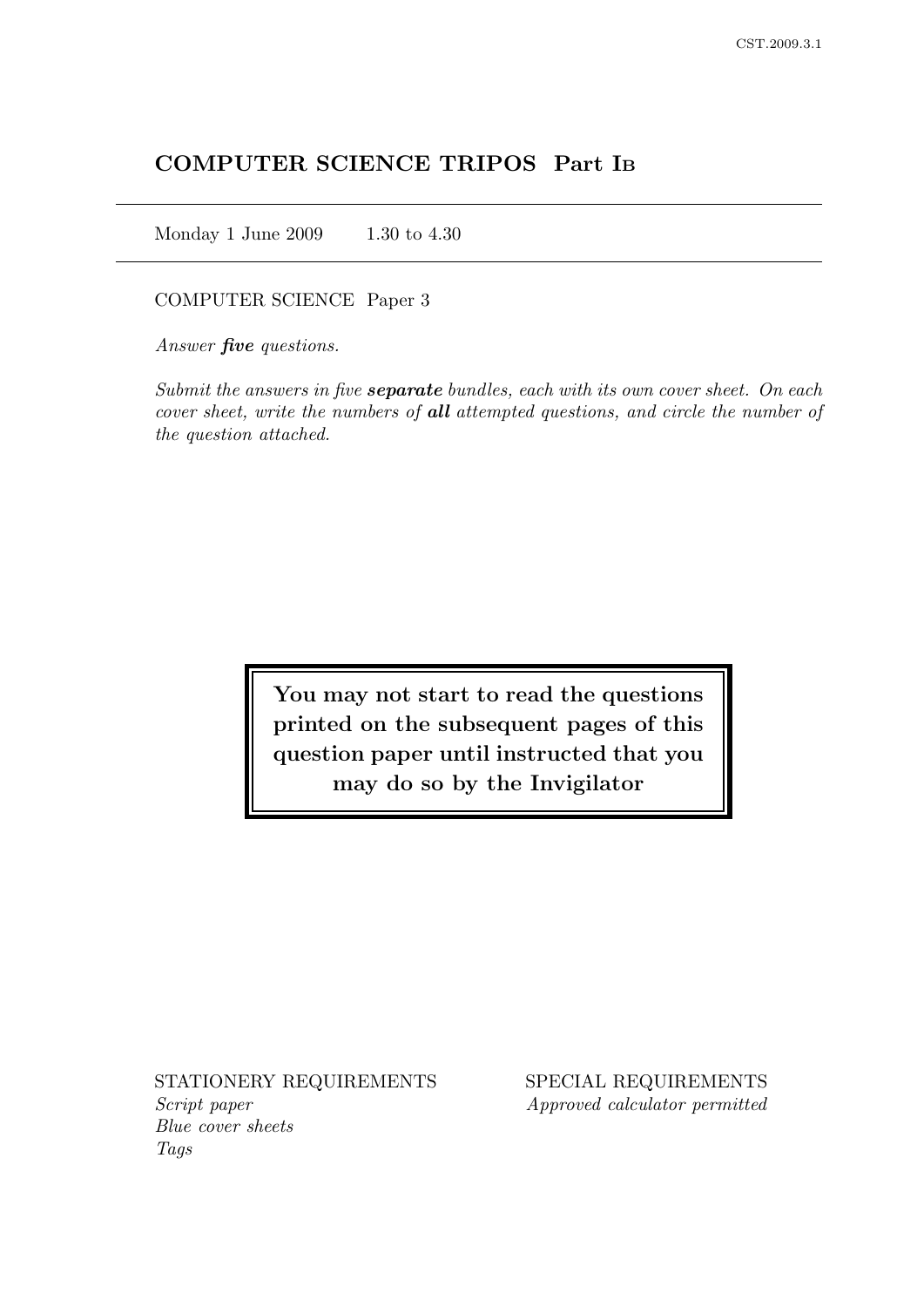### 1 Programming in C and C++

Explain *five* of the following C or  $C++$  features. You may use a short fragment of code to complement your explanation.

- (a) The declaration of a  $C++$  class illustrating constructor, variable, and method
- (b) The use of a virtual destructor
- (c) The difference between malloc() & free() and

new & delete

- (d) Overloading an operator
- (e) Pointer arithmetic
- $(f)$  Catching and throwing exceptions including the passing of a user-defined structure
- (g) The meaning of the keywords static and const

[4 marks each]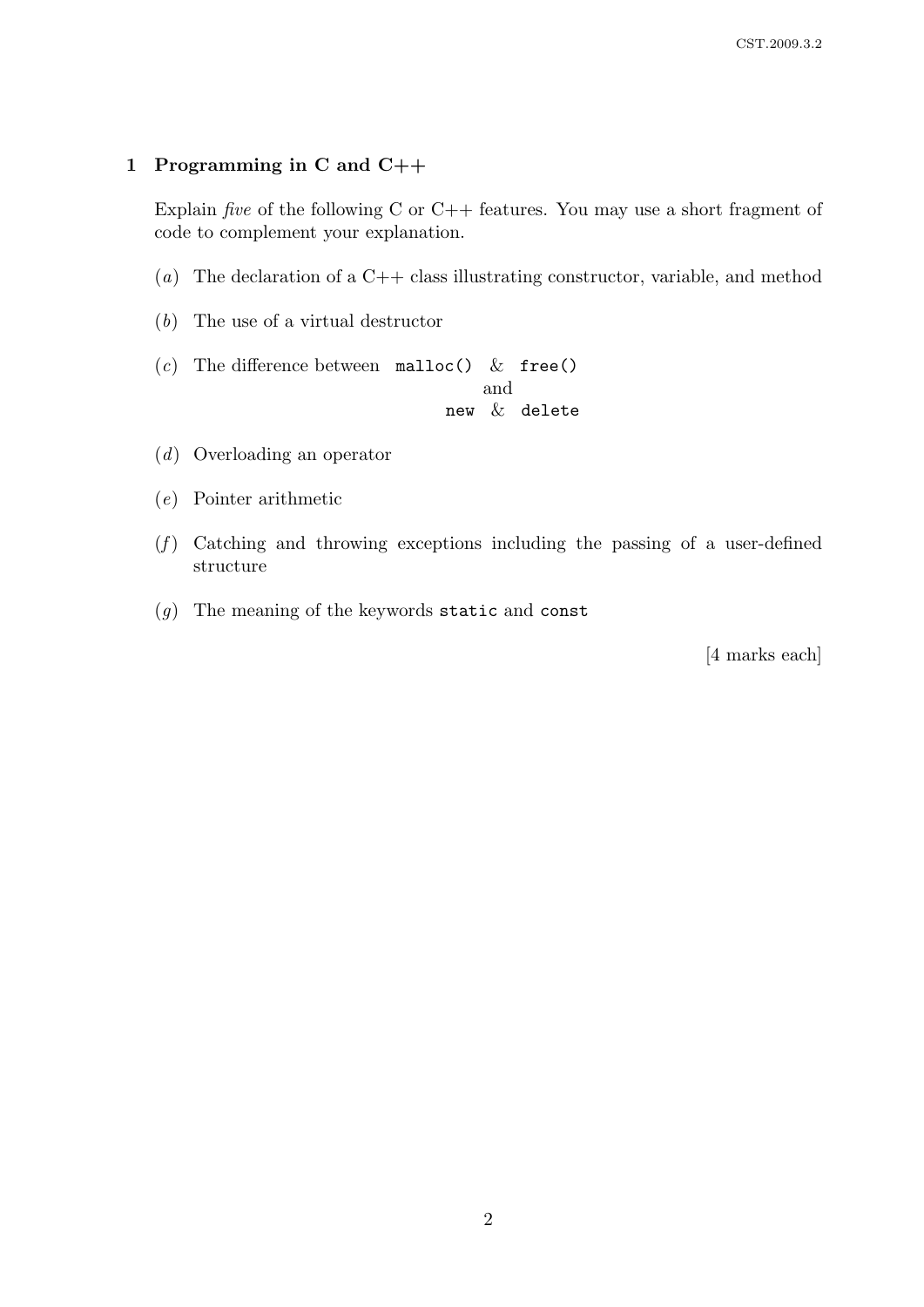## 2 Concepts in Programming Languages

- (a) List three differences between the programming languages FORTRAN and LISP. [3 marks]
- (b) Give an example of a weakness in the type system of a programming language of your choice, explaining how it leads to a run-time error. [3 marks]
- (c) In the context of parameter-passing mechanisms, give one reason why pass-by-value is preferable to pass-by-reference or vice versa, from the point of view of the programmer. [2 marks]
- (d) Give an example of the following constructs

| $(i)$ signature | $[3 \text{ marks}]$ |
|-----------------|---------------------|
| $(ii)$ functor  | $[3 \text{ marks}]$ |

in the SML Modules language.

 $(e)$  (i) In the programming language Scala, a generic class like the following one

```
abstract class Stack[A] {
  def push( x:A ): Stack[A]
  def top: A
  def pop: Stack[A]
  }
```
is non-variant by default. Why? [3 marks]

 $(ii)$  Modify the above abstract class to make it *co-variant*. [3 marks]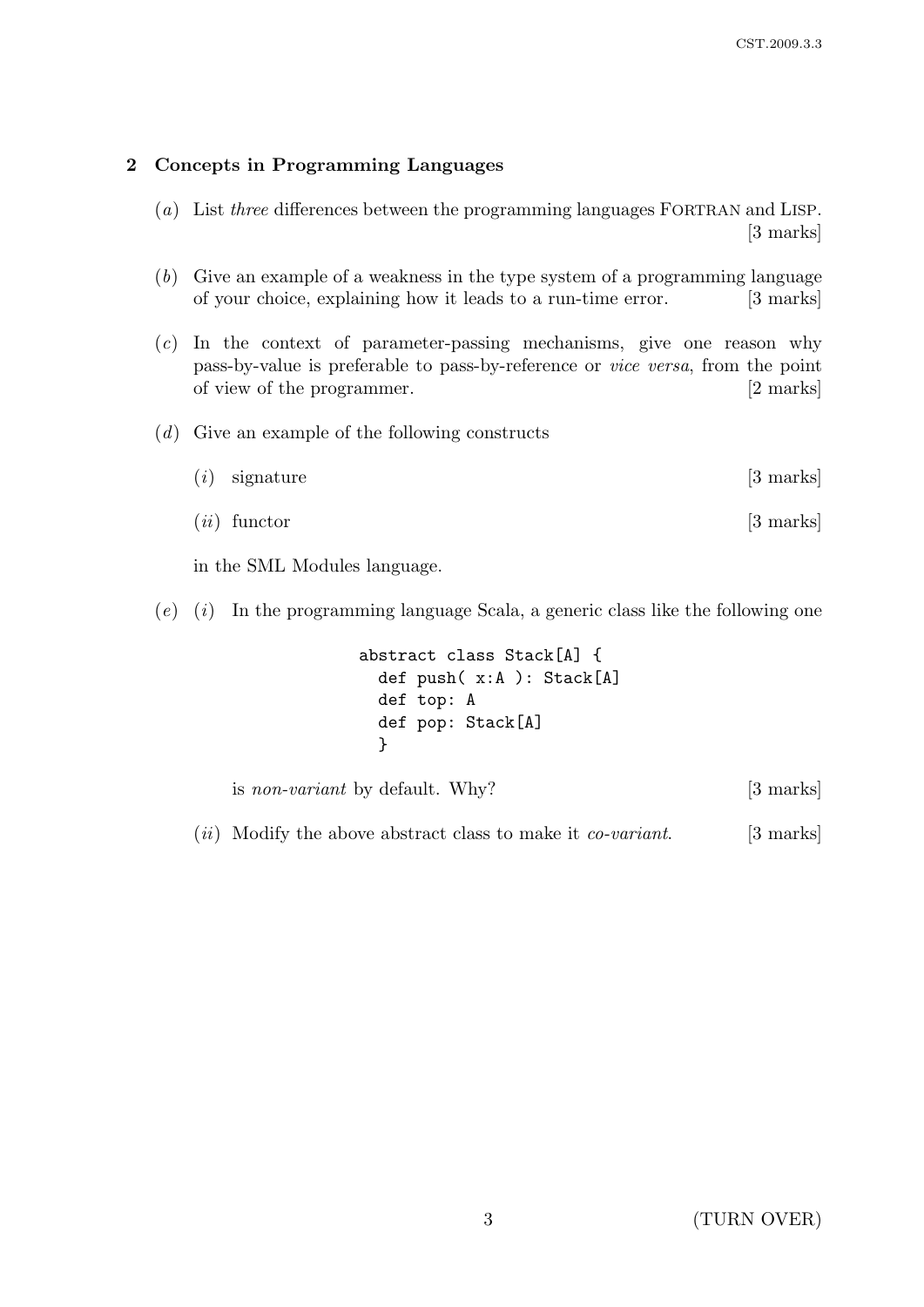## 3 Concurrent Systems and Applications

- (a) Define the ACID properties of transactions. [4 marks]
- (b) In the context of transactions, what does it mean to say that an execution schedule is *serialisable*? [1 mark]
- (c) Transaction systems can enforce either strict or non-strict isolation.
	- (*i*) What is the difference between the two?  $[1 \text{ mark}]$
	- $(ii)$  Why do many systems enforce only non-strict isolation? [1 mark]
	- (*iii*) When using non-strict isolation, executing transactions may experience lost updates, dirty reads or unrepeatable reads. For each of these, describe with the aid of an example what it means. [1 mark each]
- (d) Compare and contrast two-phase locking (2PL) and optimistic concurrency control (OCC) as means of providing isolation. You should discuss the level of isolation achieved, the degree of concurrent execution enabled, the behaviour in case of aborts, and the likely performance in the presence of contention.

[10 marks]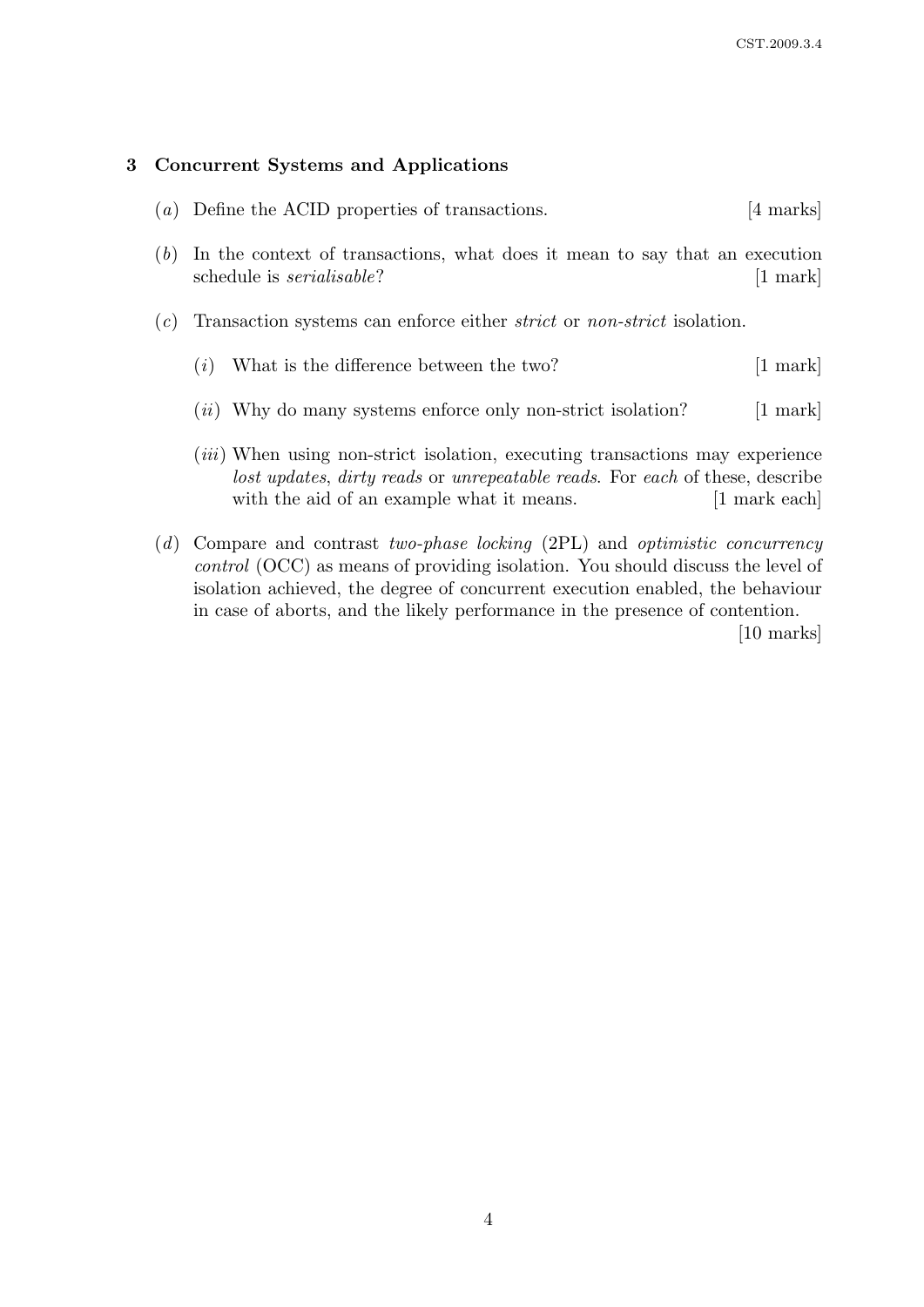# 4 ECAD

Below is a Verilog module that is supposed to produce a debounced version of a physical button input (keyin) on the output (keyout). Any bouncing behaviour of the input will have settled down within 100ms. Input rst is the global reset signal and clk is the global clock running at 50MHz. The module is syntactically correct, but is functionally slightly erroneous.

```
module debounce(input keyin, input clk, input rst, output reg keyout);
  reg prevkeyin;
 reg [7:0] ctr;
  always @(posedge clk or posedge rst)
    if(rst) begin
      prevkeyin <= 0;
      ctr \leq 0:
      keyout \leq 0;
    end else begin
      prevkeyin <= keyin;
      if(keyin!=prevkeyin) ctr <= -1; // set ctr to maximum value
      if(ctr>0) ctr \le ctr-1;
      if(ctr==0) keyout <= keyin;
    end
endmodule
```
- (a) What is the difference between synchronising and debouncing an input? [3 marks]
- (b) What is the high-level circuit diagram corresponding to the debounce module? You may assume that multi data-bit input blocks like adders, multiplexers and comparators can be used, that blocks of D-flip-flops (with clear, preset and enable inputs) are provided as well as Boolean gates. [5 marks]
- (c) What are the functional errors in the debounce module and how can they be corrected? [8 marks]
- (d) How does functional testing differ from production testing? [2 marks]
- (e) How would scannable flip-flops speed up production test of the debounce module? [2 marks]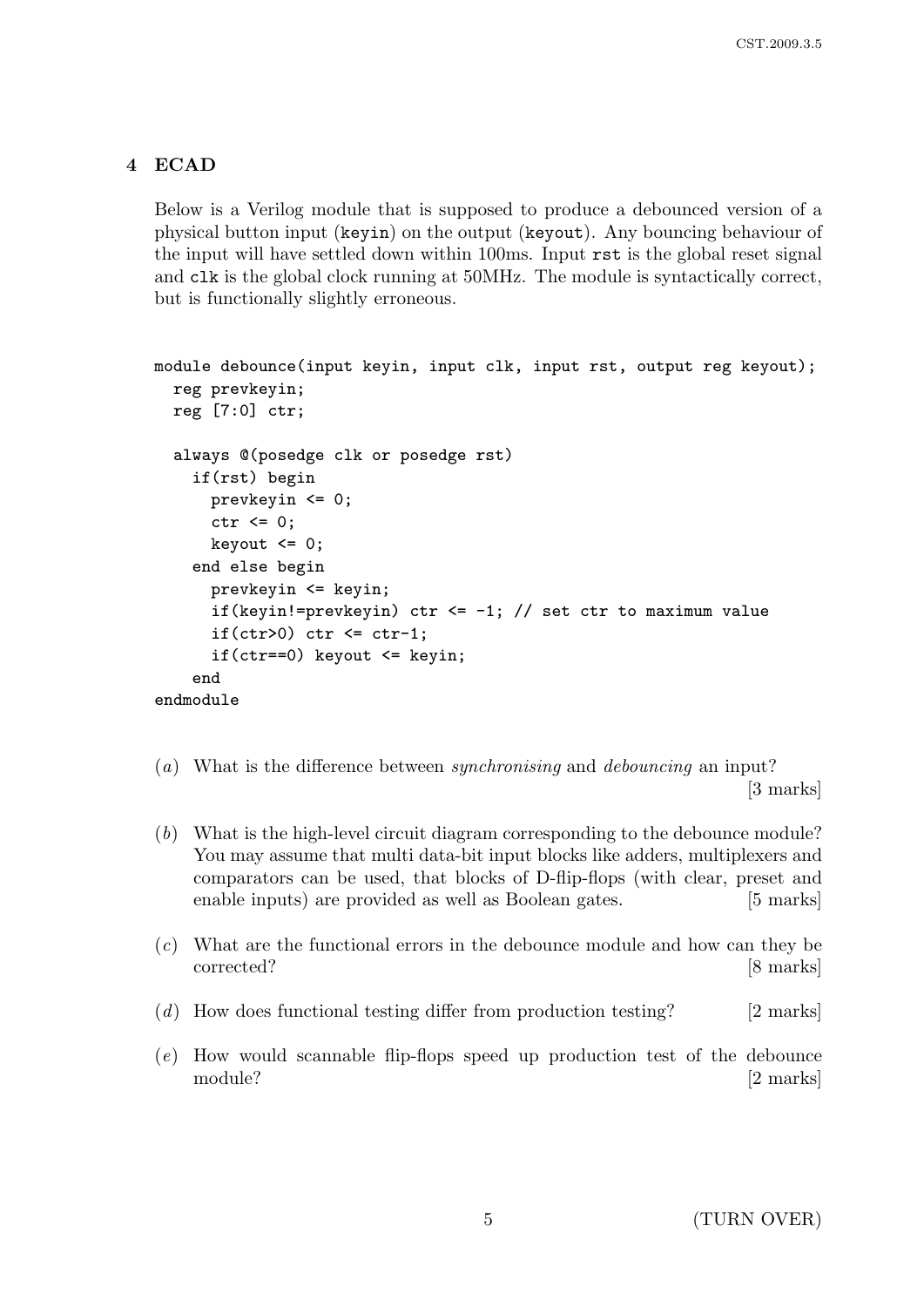#### 5 Economics and Law

In what ways should the information goods and services sector be less or more severely affected by the credit crunch than the rest of the economy? [20 marks]

### 6 Floating-Point Computation

- (a) Briefly describe the 32-bit IEEE floating-point format, explaining what values (or other mathematical objects) are represented by bit-patterns in this format (you need not give the values corresponding to denormalised numbers). [4 marks]
- (b) What value, if any, does the following Java method return, assuming x and old are held as 32-bit IEEE values?

float c() { float old=0, x=1; while (old  $!= x$ ) { old = x; x = x+1; } return x; }

Explain your reasoning. [3 marks]

(c) Consider the function computed by the Java method

float  $f(f$ loat  $x)$  { return  $x+1$ ; }

Discuss how the use of 32-bit IEEE floating-point arithmetic causes it to differ from the mathematical function  $f(x) = x + 1$ . [4 marks]

- (d) Given a problem of the form "find x such that  $f(x) = y$ ", explain informally what it means for it to be *ill-conditioned*. [2 marks]
- (e) The Newton–Raphson iteration for  $\sqrt{a}$  uses  $x_{n+1} = (x_n + a/x_n)/2$ . Let  $x_n = \sqrt{a} + \epsilon_n$ , where the error  $\epsilon_n$  is assumed to be small.
	- $(i)$  Calculate how the error declines from one iteration to the next. [3 marks]
	- (ii) Given  $1 \le a < 4$  and  $x_0 = 1.5$ , how many iterations are necessary to achieve approximate 32-bit IEEE accuracy, and 64-bit IEEE accuracy? [2 marks]
	- (iii) Summarise a possible implementation of square-root on the whole 32-bit IEEE input range rather than just on  $(1, 4)$ . [2 marks]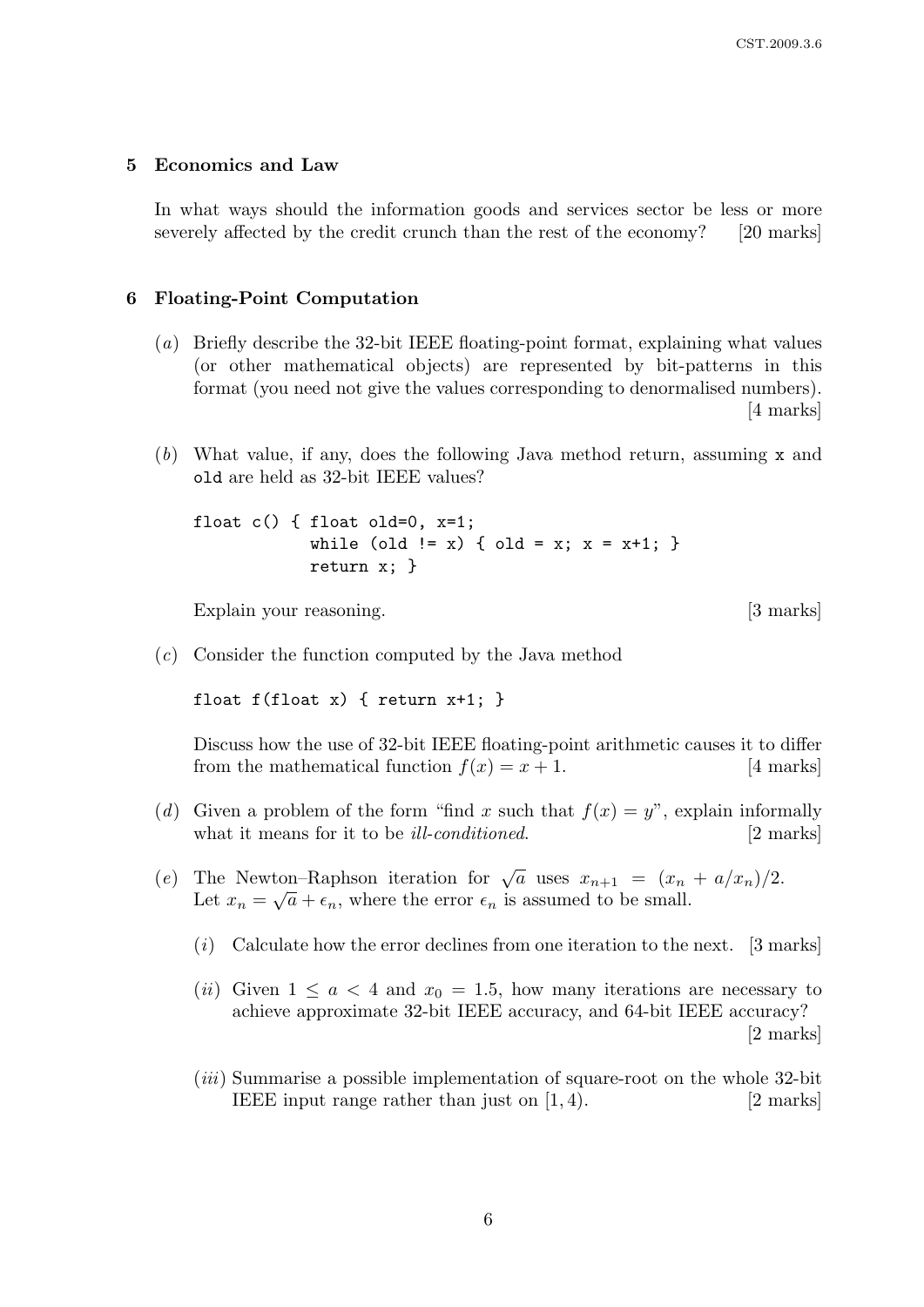## 7 Prolog

- (a) Write a short implementation for each of the following predicates.
	- $(i)$  unify/2 is true if and only if its two arguments can be unified. [1 mark]
	- $(ii)$  fail/0 is never true.  $[1 \text{ mark}]$
	- $(iii)$  numequal/2 is true if and only if its arguments, interpreted as numerical expressions (assume integer values and no use of division), are numerically equal. For example, numequal(1+3,2+2) is true. [1 mark]
	- $(iv)$  member/2 is true if and only if its first argument is within the list that is its second argument. [1 mark]
- (b) Given the following code, list all solutions, in order, for the query  $c(X, Y, Z)$ .

 $a(1)$ .  $a(2)$ .  $b(a)$ .  $c(A,B,C) := a(A), d(B,C)$ .  $c(A,B,C) := b(A), d(B,C)$ .  $d(B, C) := a(B), !, a(C).$  $d(B, _{\_})$  :- b(B). [4 marks]

(c) The recursive clause of a bubblesort predicate is reproduced below (assume that append/3 is defined already). Define two different base clauses for this predicate, one of which should use a green cut. When the first argument is unified with a list containing only integers, both of your answers should produce no additional solutions on backtracking. Explain how your complete bubblesort predicate works, including the purpose of the red cut.

```
bubblesort(X,Y) :-
  append(A, [H1, H2|B], X), H1 > H2, !,
  append(A,[H2,H1|B],X1), bubblesort(X1,Y).
```
[6 marks]

(d) The power set of a set S is the set of all subsets of S. We will represent sets using lists (ignore list order and assume no duplicates). Write a predicate ps(+S,-PS) that unifies PS with the power set of S, and explain how it works. Include the code for all predicates that you use. [6 marks]